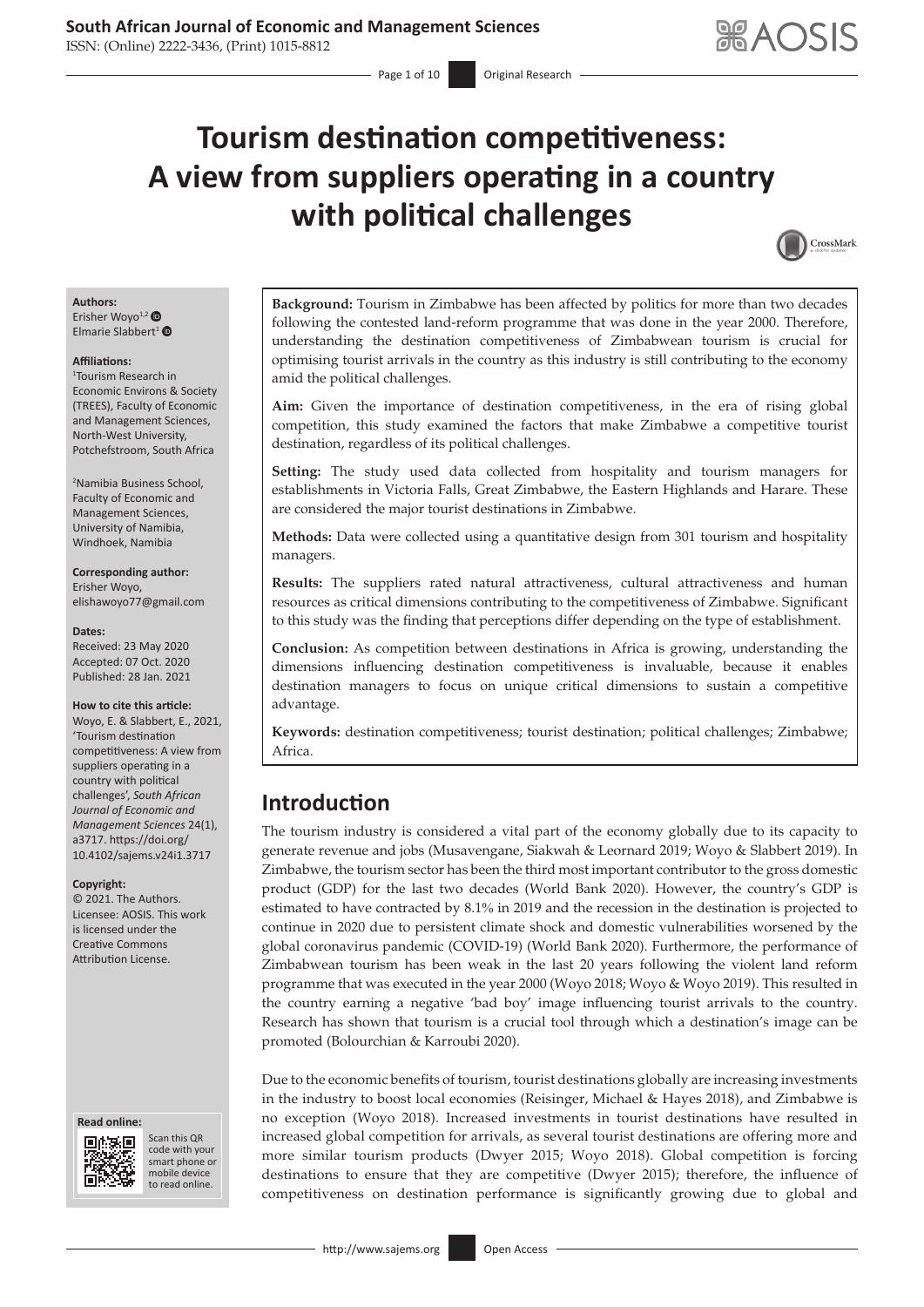economic trends (Ayikoru 2015; Dupeyras & Maccallum 2013; Dwyer 2015).

Competitiveness is a complex construct, whose measurement has not been standardised as several aspects are included in its composition (Dodds & Holmes 2020; Woyo 2018). Several diverse definitions are evident in literature. D'Hauteserre (2000:23) defines destination competitiveness as 'the ability of a tourism destination to maintain its market position and share and/or improve upon them through time'. Dupeyras and MacCallum (2013) define destination competitiveness as:

… the ability of the place to optimise its attractiveness for residents and non-residents, to deliver quality, innovative and attractive tourism services to consumers and to gain market shares in the domestic and global market places, while ensuring that the available resources supporting tourism are used efficiently and in a sustainable way. (p. 7)

Based on these two definitions, though not an exhaustive list of the existing definitions, it is critical to note that attracting visitors to a destination is an important focus point of competitiveness. This view is reflected in earlier studies on destination competitiveness in which it was argued that competitiveness in a tourism context should result in increased tourism expenditure, arrivals, provision of memorable experiences, and profits (Cimbaljevi, Stankov & Pavlukovi 2019; Tsai, Song & Wong 2009).

Research concerning the evaluation of destination competitiveness has focused much on advanced and mature tourism destinations including Australia (Abreu-Novais, Ruhanen & Arcodia 2018), Austria and Switzerland (Mazurek 2014), Canada (Dodds & Holmes 2020), the Caribbean (Bolaky 2011), European destinations (Vinyals-Mirabent 2019), Spain and Turkey (Andreas-Caldito, Sanchez-Rivero & Pulido-Fernandez 2013). While there are several studies that investigated competitiveness globally, there is limited research from a developing country perspective (Ayikoru, 2015; Du Plessis & Saayman 2017; Du Plessis, Saayman & Van de Merwe 2015) that have used supply-side data to understand the important destination competitiveness factors (Woyo 2018), specifically those with political instability and economic challenges, such as Zimbabwe. This is regardless of the need for destinations to continually appraise themselves to identify their key strengths and weaknesses (Heath 2003). This study aims to identify the tourism destination competitiveness factors of Zimbabwe using supply data. The question that remains unanswered is: What are the important determinants of destination competitiveness as perceived by the supply side of Zimbabwean tourism? Do these determinants differ among different categories of supply-side respondents?

### **Background**

One and a half billion international tourist arrivals were recorded in 2019 globally and at least two billion travellers are expected by 2030 (United Nations World Tourism Organisation [UNWTO] 2020). In the context of Zimbabwe,

tourism grew faster following the country's independence in 1980 (Turton & Mutambirwa 1996), reaching its peak in 1999 (Woyo 2013). During this period, Zimbabwe was the fourth most attractive tourist destination in Africa following South Africa, Tunisia and Morocco (Woyo 2018). However, this growth did not continue, as tourist arrivals have been plummeting over the last 20 years. Added to this, growth in the global travel market has slowed in 2020 due to COVID-19, a pandemic that brought tourism to a halt by mid-March 2020 (Gössling, Scott & Hall 2020).

At the beginning of the 21st century, the Robert Mugabe administration embarked on a violent and contested land reform policy, which resulted in many white commercial farmers being forced from their land. Tourism was the most severely affected economic sector due to the political violence that reared its ugly head from the year 2000 (Woyo & Slabbert 2020). A government of major political parties was brokered by the then state president of South Africa, Thabo Mbeki, and was established in 2009, following the inconclusive presidential results of 2008. Although this arrangement brought some stability, the sector has not fully recovered from the effects of the land reform policy as it continues to receive limited arrivals and its image remains negative. These challenges are exacerbated by a worsening political environment and contested presidential elections (Woyo & Slabbert 2020). Although emerging research is beginning to understand travel behaviour in destinations that are politically unstable and economically distressed (Farmaki, Khalilzadeh & Altinay 2019; Hapairai, Walters & Li 2018; Woyo & Slabbert 2020), studies investigating what makes Zimbabwe competitive in these challenging times using supply data, remains under-researched.

The 2019 World Travel and Tourism Competitiveness (WTTC) report provides the latest information concerning the competitiveness of destinations. The Travel and Tourism Competitiveness Index measures 'the set of factors and policies that enable the sustainable development of the travel and tourism sector which, in turn, contributes to the development and competitiveness of a country'(World Economic Forum [WEF] 2019). The biennial WTTC report provides a benchmark concerning the competitiveness of the travel and tourism sector of 141 economies, including Zimbabwe. Zimbabwe has been ranked as the worst travel destination for a couple of years (Woyo 2018). The destination was ranked 115th out of 141 competing destinations in 2015 (WEF 2015), 126 out of 138 in 2017 (WEF 2017) and 114 out of 139 in 2019 (WEF 2019), implying that its competitiveness slipped due to reduced levels of economic productivity (WEF 2019). Other challenges faced by Zimbabwean tourism as documented by the WEF (2019) include inadequate health systems, reduced levels of economic productivity, poor infrastructure, inferior technology and a poor business environment. The quality of a destination is a critical antecedent of competitiveness because it influences visitation and tourism revenue (Assaf & Tsionas 2015:58). Destination quality is measured using infrastructure, human resources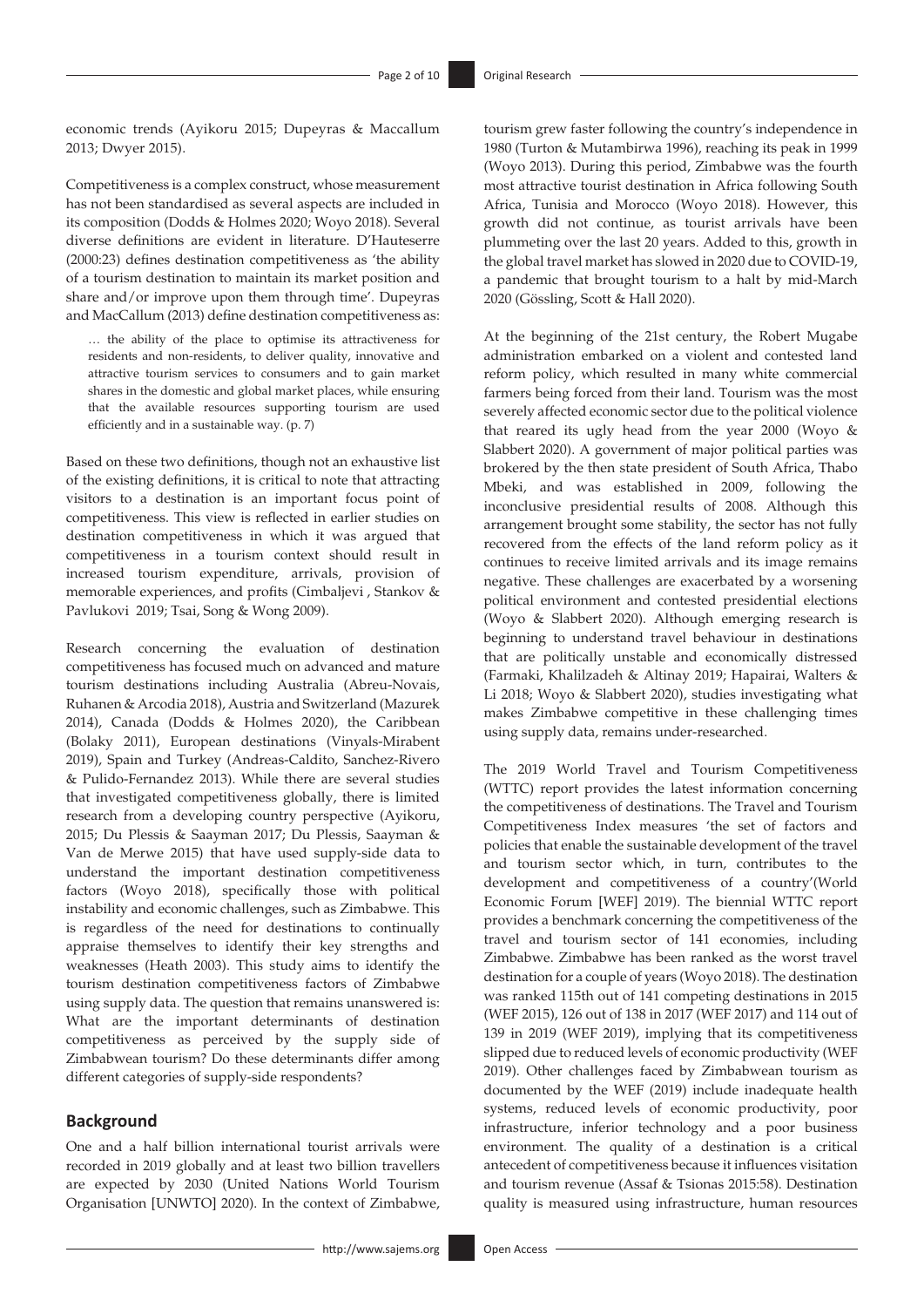and service delivery (Assaf & Tsionas 2015:59), and Zimbabwe is ranked among the lowest 10 destinations based on quality (WEF 2019). The question that remains unanswered is, with such a level of performance, what are the factors that make Zimbabwe competitive using supply-side insights?

In 2013, Zimbabwe had the opportunity to co-host the UNWTO General Assembly in the resort town of Victoria Falls. This opportunity did little to influence the negative perception about Zimbabwe as a tourist destination, as its rankings continue to be low in terms of quality and overall competitiveness (WEF 2017, 2019). The Zimbabwe Tourism Authority (ZTA), which is the national tourism organisation in Zimbabwe, ran several reputation management programmes from 2000 (Woyo 2018). Some of the tactics involved celebrities endorsing Zimbabwe as a safe destination, following the decline of tourist arrivals, due to the contested land reform programme and contested presidential elections (Woyo 2018; Woyo & Slabbert 2020; ZTA 2006). Additionally, several carnivals have also been hosted since 2013 as a means of improving destination image. However, research investigating the competitiveness factors of Zimbabwe as a tourist destination post the 2000 land invasion and the beginning of contested presidential election results using insights from the supply side is limited. Understanding these factors from the supply side is critical in unpacking the broad categories of determinants, which the industry needs to enhance in rebuilding the sector and attracting more visitors.

# **Literature review**

Research shows that global competition for arrivals is increasing (Mackay & Spencer 2017). As a result, the promoters of destinations are now thinking and behaving more like businesses through the development of new markets, tourism products and customers as means of creating and a sustaining competitive advantage (Kubickova & Martin 2020; Woyo 2018; Woyo & Slabbert 2019). Furthermore, agents who promote destinations are also beginning to focus on the use of smart technology as a way of creating smart ecosystems to make destination competitive (Buhalis & Matloka, 2013). It is evident that destination competitiveness constitutes an essential component of destination management and growth that demands continual research.

There is a growing stream of literature focusing on destination competitiveness, suggesting that it is an area that has attracted much interest from academics (Dodds & Holmes 2020; Kubickova & Martin 2020; Villa, Darcy & Gonzalez 2015; Woyo 2018; Zehrer, Smeral & Hallmann 2017). Regardless of the growing amount of literature investigating destination competitiveness, the measurement of destination competitiveness continues to be tenuous. The number of variables that are associated with the measurement of destination competitiveness appears to be increasing. Previous research shows that the methods of investigation has either employed an objective or subjective methodology

(Heath 2003; Zehrer et al*.* 2017) using predominantly demand-side respondents. The objective methodology measures destination competitiveness using actual figures (volume, market shares, tourist arrivals, tourism revenue, employment growth, value addition, visitor spending and length of stay) (Woyo 2018; Zehrer et al*.* 2017). Subjective indicators measure competitiveness 'on the basis of tourists' expectations and perceptions of the destinations on the competitiveness of destinations' (Zehrer et al*.* 2017). These are some of the aspects that show that competitiveness is a multidimensional construct (Kubickova & Martin 2020) and suppliers in the tourism industry must have a comprehensive understanding of these elements to make decisions on how to improve and sustain the competitiveness of the destination.

Due to the multidimensionality of the construct, competition in a tourism context happens at multiple levels, including the firm, regional and national levels (Kubickova & Martin 2020). Analysing these levels directly links with the suppliers that operate on all these levels. Prior research shows that destination competitiveness has three significant objectives, that is, the economic well-being of residents, destination attractiveness and satisfaction provided by the destination, and sustainability (Abreu-Novais et al*.* 2018). To improve the residents' income and well-being, there is a need to understand the views of supply-side managers on what makes a destination competitive. Additionally, for a destination to satisfy the needs of its visitors better than the competition, research must critically unpack the views of the suppliers. These stakeholders not only provide the tourism products to visitors but also sell the Zimbabwean experience and have knowledge of destination competitiveness factors that will enhance marketing efforts.

Several models regarding destination competitiveness have been put forward in the literature (Crouch 2011; Kubickova & Martin 2020). Most of the destination competitiveness modelling is underpinned by the ideas of Porter's (1960) diamond model. The analysis of the models shows that there are several determinants of destination competitiveness. These include core resources and attractors, supporting factors and resources, destination policy, planning and development and qualify determinants, endowed resources, created resources, destination management, situational conditions, demand factors and market performance (Crouch 2011; Dwyer & Kim 2003; Kubickova & Martin 2020; Ritchie & Crouch 1993). Given the uniqueness of destinations, measuring the competitiveness of a destination with political challenges might change the factors or the importance of certain factors. Most of the destination competitiveness modelling has been done for European destinations with a lack of similar insights within the African context.

To the best of our knowledge, there are destination competitiveness studies but few of these have developed models with the African destination in mind. Heath's (2003) model for South Africa, which is presented as a house, argues that tourism competitiveness of destinations is determined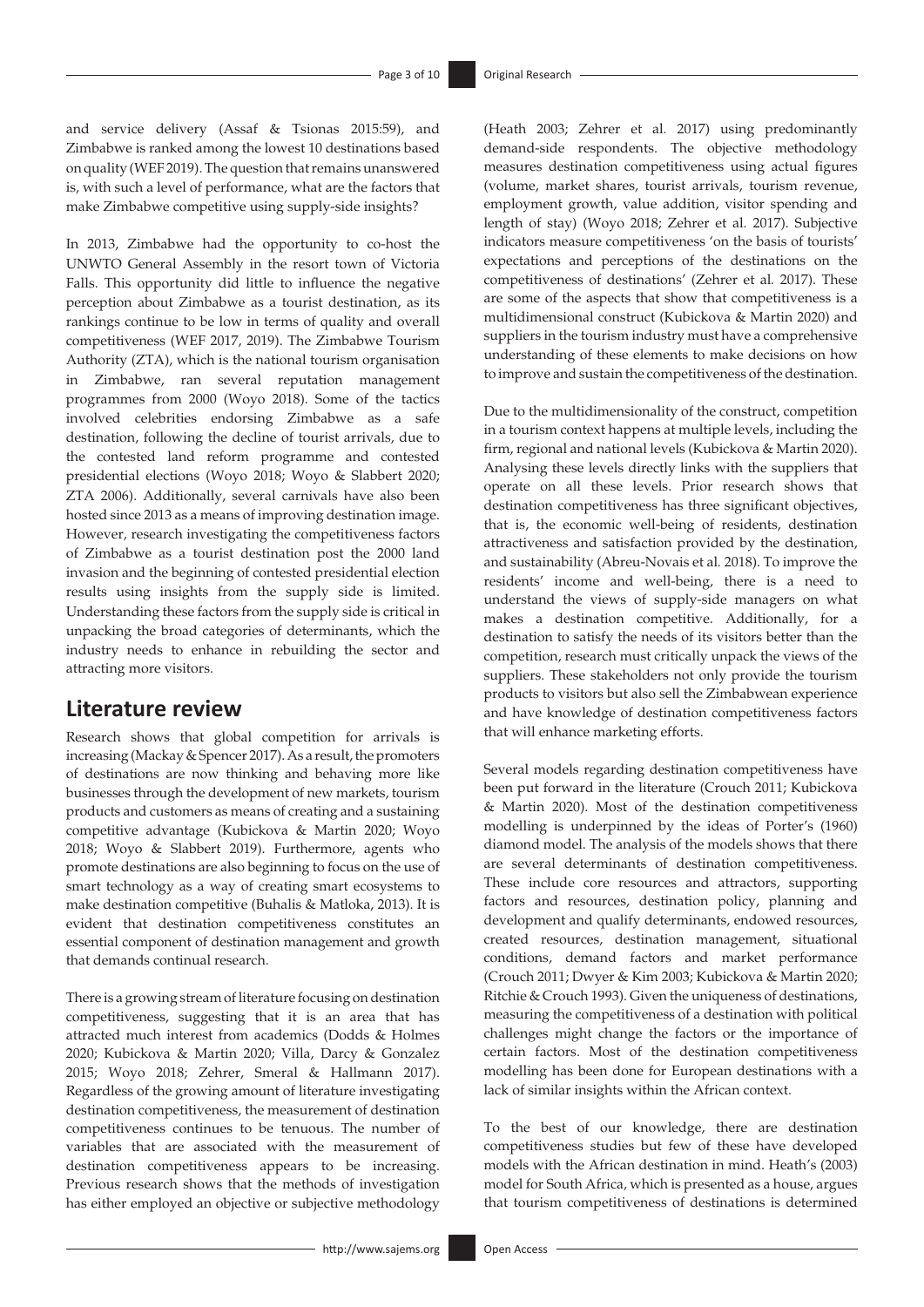firstly by the foundations, which focus on attractions management, addressing the fundamentals, providing the enablers, capitalising the value adders, ensuring appropriate facilitators and aspects that enhance experiences. Secondly, the Heath model argues the need for the 'cement' in the form of effective communication channels, stakeholder involvement and managing competitive indicators. This would then lead to the sustainable development of policy and frameworks for destinations, including marketing. Lastly, the model discusses the critical success drivers that include a shared tourism vision and leadership and other aspects, such as political will and entrepreneurship. Therefore, research investigating the dimensions of competitiveness in politically and economically volatile destinations using supply-side data is lacking, despite the need for destinations to always analyse the factors that promote such (Crouch 2011). This study seeks to close this gap.

# **Methods**

### **Data collection and sampling**

The study employed a quantitative methodology to identify the factors that make Zimbabwe a competitive destination regardless of its political and economic challenges, specifically from the supply point of view. Using managers from selected tourism and hospitality establishments in Victoria Falls, Harare, Great Zimbabwe and the Eastern Highlands, data were collected using a structured questionnaire (in English). The questionnaire had two major sections. The first section of the instrument collected data on the organisational profile, focusing on the category of the establishment, years of operation, the number of employees, in-season, repeat business and unique selling propositions. Secondly, the questionnaire collected data on destination competitiveness measured using a five-point Likert scale (1 = strongly disagree; 5 = strongly agree). The scale for destination competitiveness was developed based on an in-depth literature review (Assaf & Tsionas 2015; Kim 2012; Buhalis 2000; Kulendran & Dwyer 2009; Mihalic 2016; Ritchie & Crouch 1993).

As stated before, destination competitiveness factors have predominantly been investigated in more mature destinations, with stable economies and political governments. This is the first measurement of destination competitiveness factors for a destination with ongoing political and economic challenges, and in particular, from a supply perspective. A pilot study was thus done among 30 hotel and tourism managers in Harare to evaluate the measurement efficacy. The measuring instrument was revised and enhanced following the suggestions of the pilot survey. The responses of the pilot study were not included in the final analysis of the results.

Data were collected from a convenience sample that was accessible to the researcher and four field assistants between November 2016 and January 2017. These field assistants were informed of the aims of the study and trained by the researcher in Harare on how to approach the respondents

and collect the data. The database kept by the ZTA shows that there are 1281 tourism and hospitality operators countrywide (ZTA 2016). The guidelines of Krejcie and Morgan (1970:608) were used to derive a sample size of 297. Based on this, 320 questionnaires were eventually administered to tourism and hospitality managers, or to those who were seconded by the managers to complete the survey instrument. Altogether 301 questionnaires were completed, representing a 94% response rate.

#### **Data analysis**

Data were analysed using SPSS version 26.0 focusing on descriptive and inferential statistics. Descriptive analyses were performed to determine the profile of the sample using

|  |  | TABLE 1: Description of sample. |  |  |  |
|--|--|---------------------------------|--|--|--|
|--|--|---------------------------------|--|--|--|

| ᅠ<br><b>1.</b> Description or sample.              | N              | $\frac{0}{0}$ |
|----------------------------------------------------|----------------|---------------|
| Gender                                             |                |               |
| Male                                               | 103            | 34.22         |
| Female                                             | 198            | 65.78         |
| <b>Educational qualifications</b>                  |                |               |
| No school                                          | 50             | 16.61         |
| Diploma or degree                                  | 128            | 42.52         |
| Postgraduate                                       | 123            | 40.86         |
| <b>Categories of establishments</b>                |                |               |
| Accommodation                                      | 51             | 16.94         |
| Food and beverage                                  | 36             | 11.96         |
| <b>Attractions related</b>                         | 49             | 16.28         |
| Meetings, incentives, conferencing and exhibitions | 15             | 4.98          |
| Tour operators                                     | 114            | 37.87         |
| Museums and cultural organisations                 | 36             | 11.96         |
| Position of the respondents                        |                |               |
| Operations                                         | 172            | 57.14         |
| Marketing                                          | 95             | 31.56         |
| General manager                                    | 24             | 7.97          |
| Receptionist                                       | 10             | 3.32          |
| Number of years in operation                       |                |               |
| $1-10$ years                                       | 46             | 15.30         |
| $11-20$ years                                      | 50             | 16.60         |
| $21 - 30$ years                                    | 21             | 7.00          |
| 31-40 years                                        | 100            | 33.20         |
| 41-100 years                                       | 84             | 27.90         |
| Number of temporary employees in the establishment |                |               |
| 1-20 employees                                     | 234            | 52.00         |
| 21-50 employees                                    | 28             | 6.20          |
| 51-100 employees                                   | 36             | 8.00          |
| 101-150 employees                                  | $\overline{2}$ | 0.40          |
| 151-200 employees                                  | $\mathbf{1}$   | 0.20          |
| Number of permanent employees in the establishment |                |               |
| 1-30 employees                                     | 87             | 19.30         |
| 31-70 employees                                    | 94             | 20.90         |
| 71-100 employees                                   | 60             | 13.30         |
| 101-200 employees                                  | 23             | 5.10          |
| 201-300 employees                                  | 29             | 6.40          |
| More than 300 employees                            | 8              | 1.80          |
| Key unique selling points of Zimbabwe              |                |               |
| Natural attractions                                |                |               |
| <b>Cultural attractions</b>                        |                |               |
| <b>Historical attractions</b>                      |                |               |
| Unique selling points of the organisation          |                |               |
| Attractions or product                             |                |               |
| Hospitality                                        |                |               |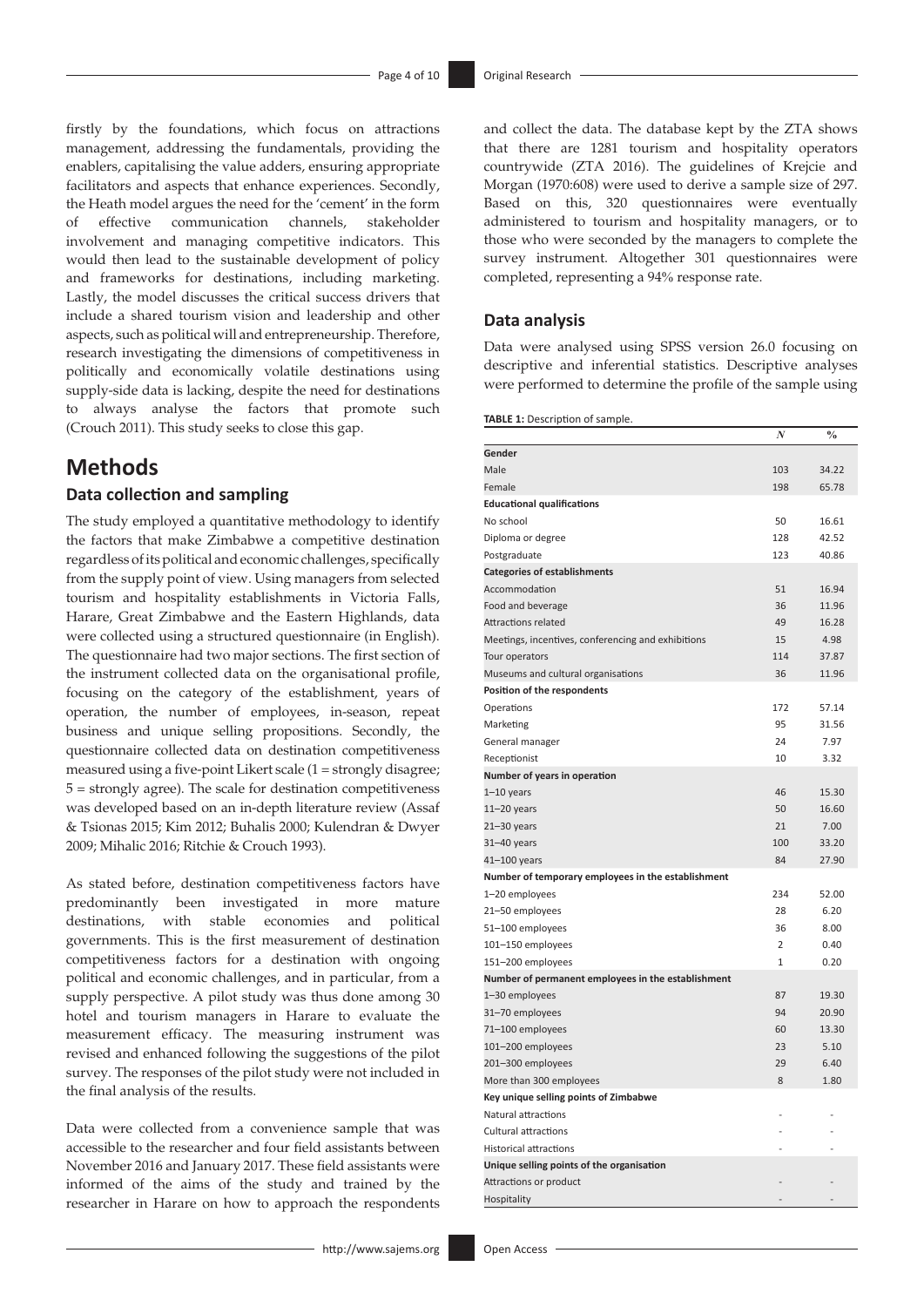frequencies and percentages (Table 1). The study used exploratory factor analysis (EFA) to identify the underlying destination competitiveness of Zimbabwe as a tourist destination. Using the extracted factors, we conducted multivariate analysis of variance (MANOVA) to identify the significant differences in the factors among six groups of tourism and hospitality establishments after checking the assumptions of MANOVA. Lastly, the Bonferroni post-hoc test was performed to identify where significant differences existed.

### **Results**

### **Summary of demographic characteristics**

Most of the respondents were female (65.78%), who were drawn from several managerial positions, including Operations (57.1%) and Marketing (31.6%), suggesting that women are represented in management positions. Results show that most of the respondents hold a diploma or degree qualification (see Table 1). Much of the data were collected from tour operators (37.8%), followed by accommodation providers (16.9%). Most of these businesses have been operating in Zimbabwe for more than three decades (33.2%), while 27.9% of the sample have been conducting business for more than four decades. Therefore, the opinions shared by suppliers on the issues under investigation are valuable, given the time these businesses have been operating. Relatively newer hospitality and tourism operations were 15.3%. Due to the challenging economic environment in Zimbabwe, hospitality and tourism operations have a small permanent workforce (20.9%). This creates challenges in building the tourism industry in such a volatile environment, as job creation is minimal. Those with a more significant permanent workforce were 6.4% of the sample. Altogether 52% of the respondents indicated that they hire between 1 and 20 temporary employees in a month, which is high, depending on the size of the business. The unique selling points for Zimbabwe are believed to be the country's natural, cultural and historical attractions, including Victoria Falls and the Great Zimbabwe Ruins. Organisations that participated in this survey also indicated that their unique selling points stem from the attractions that the country has and the hospitality and service they offer to travellers. Therefore, from a supplier's perspective, Zimbabwe must develop its strategic destination marketing communications around the destination's unique selling points.

### **Competitiveness factors of Zimbabwe**

Exploratory factor analysis was conducted to determine the underlying destination competitiveness factors before implementing further multivariate analysis. The factors that were retained for analysis were those that generated eigenvalues greater than 1 (Malhotra 2010) and factor loadings of 0.50 and above. Those that loaded below 0.50 were deleted. The EFA results generated a Kaiser-Meyer-Olkin (KMO) above the recommended 0.60 (0.78) (Malhotra 2010). Bartlett's sphericity test was significant  $(p = 0.001)$ , suggesting that the factorability of the correlation matrix in this study was supported. The factors generated high internal consistency and reliability, as the Cronbach's alpha was higher than the recommended 0.60 in all instances (Malhotra 2010). The EFA produced an eight factor solution (Table 2)

**TABLE 2:** Results of exploratory factor analysis.

| Variable                                                                                      | <b>Factor loading</b> | Mean           |
|-----------------------------------------------------------------------------------------------|-----------------------|----------------|
| Factor 1: Natural attractiveness ( $\alpha$ = 0.74)                                           |                       | 4.24           |
| Destination's visual appeal                                                                   | 0.774                 |                |
| World-class wildlife resources                                                                | 0.765                 |                |
| Visitor safety                                                                                | 0.696                 |                |
| Climate and weather                                                                           | 0.668                 |                |
| World-class natural attractions                                                               | 0.639                 |                |
| Well-known landmarks                                                                          | 0.607                 |                |
| Factor 2: Destination quality ( $\alpha$ = 0.70)                                              | $\overline{a}$        | 4.11           |
| Quality human resources                                                                       | 0.752                 | $\overline{a}$ |
| Tourist receipts as an indicator of destination quality                                       | 0.639                 |                |
| Ground and airport infrastructure                                                             | 0.628                 |                |
| Quality hotels and tourism facilities                                                         | 0.591                 |                |
| Quality recreational centres                                                                  | 0.528                 |                |
| Factor 3: Cultural attractiveness ( $\alpha$ = 0.70)                                          | $\overline{a}$        | 4.03           |
| Local cuisine                                                                                 | 0.783                 | $\overline{a}$ |
| Destination's unique history                                                                  | 0.735                 |                |
| Museums and monuments                                                                         | 0.694                 |                |
| Special events and festivals                                                                  | 0.693                 |                |
| Interesting architecture                                                                      | 0.655                 |                |
| Destination's nightlife                                                                       | 0.531                 |                |
| Destination's different cultures                                                              | 0.514                 |                |
| Factor 4: Quality human resources ( $\alpha$ = 0.90)                                          | $\frac{1}{2}$         | 3.97           |
| Quality of the educational system                                                             | 0.785                 |                |
| Qualified tourism and hospitality staff                                                       | 0.784                 |                |
| Local availability of specialised research and training                                       | 0.772                 |                |
| Staff training                                                                                | 0.516                 |                |
| Factor 5: Tourism infrastructure ( $\alpha$ = 0.82)                                           | $\overline{a}$        | 3.93           |
| Money exchange facilities                                                                     | 0.668                 | $\overline{a}$ |
| Variety of restaurants                                                                        | 0.648                 |                |
| Variety of shopping facilities                                                                | 0.549                 |                |
| Efficient tour operators                                                                      | 0.549                 |                |
| Quality entertainment facilities                                                              | 0.546                 |                |
| Quality accommodation                                                                         | 0.534                 |                |
| Factor 6: Politics and policies ( $\alpha$ = 0.86)                                            | $\overline{a}$        | 3.31           |
| Visa policies promote tourism                                                                 | 0.736                 |                |
| Destination and attractions accessibility                                                     | 0.708                 |                |
| Political will for building competitive destination                                           | 0.633                 | $\overline{a}$ |
| brand                                                                                         |                       |                |
| Factor 7: Destination management ( $\alpha$ = 0.75)                                           |                       | 2.96           |
| Periodic marketing and brand research                                                         | 0.759                 | L,             |
| Innovative tourism destination                                                                | 0.757                 |                |
| Destination management organisation's monitoring<br>and evaluation of destination performance | 0.754                 |                |
| Destination coordination and alliances                                                        | 0.58                  |                |
| Commitment towards the development of a<br>favourable destination brand                       | 0.578                 |                |
| Stakeholder accountability                                                                    | 0.5                   |                |
| Community support for sustainable tourism                                                     | 0.479                 |                |
| Private sector support                                                                        | 0.439                 |                |
| Factor 8: Price competitiveness ( $\alpha$ = 0.64)                                            | $\overline{a}$        | 1.9            |
| Tax policies on tourism services                                                              | 0.836                 |                |
| Prevailing economic conditions make Zimbabwe<br>pricing competitive                           | 0.732                 |                |
| Cheaper destination pricing compared to the<br>regional destinations                          | 0.668                 |                |
| Destination's prices promote long-haul market                                                 | -0.552                |                |
| Multi-currency makes vacation cheaper                                                         | 0.539                 |                |

Note: Kaiser-Meyer-Olkin = 0.78; *p* = 0.000; Total variance explained = 70.5%.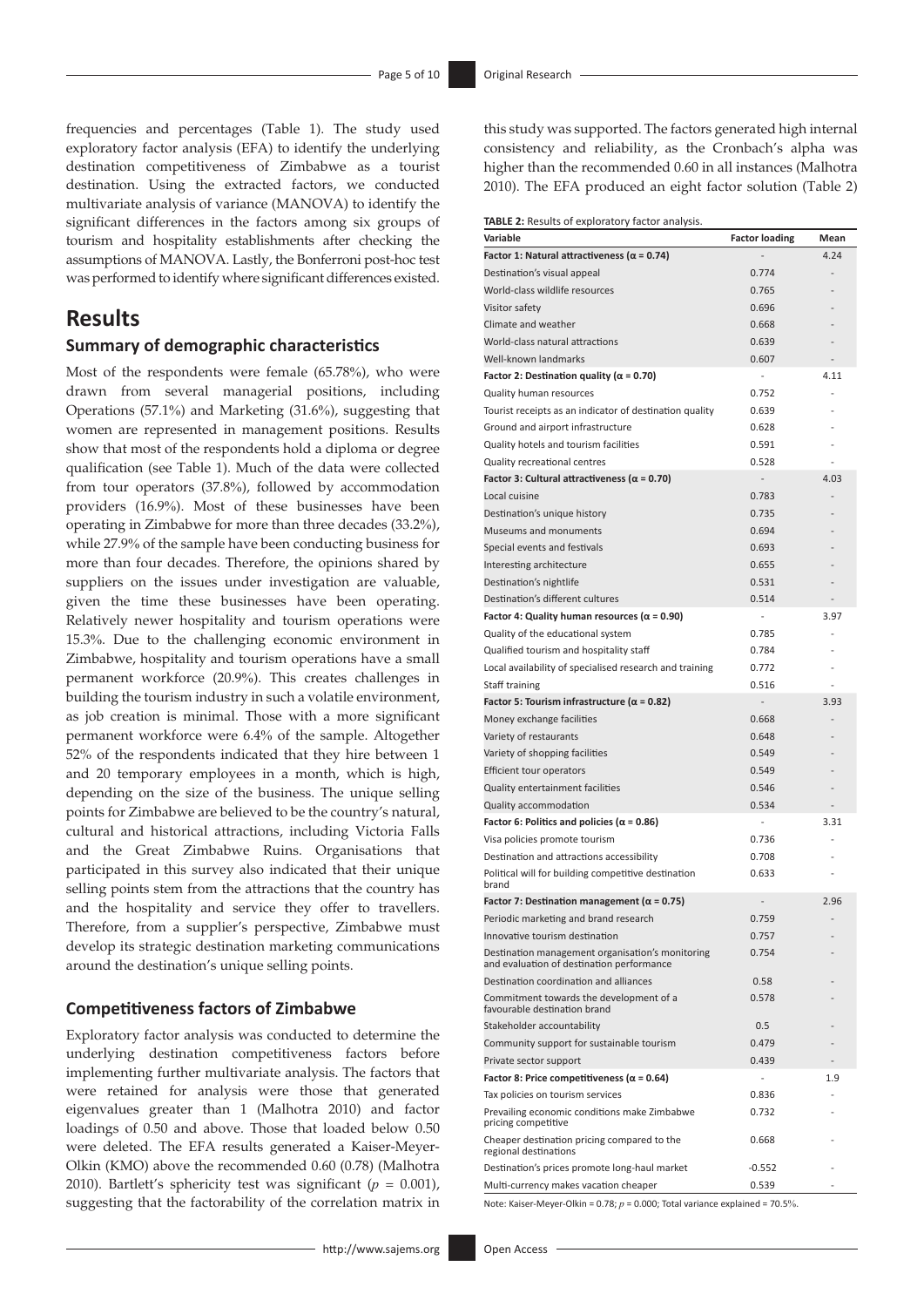identifying the competitiveness factors of Zimbabwe as a tourism destination with perpetual economic and political challenges.

The first factor to explain the competitiveness of Zimbabwe was labelled natural attractiveness, which explained 40.3% of the variance with a reliability score of 0.74. The supply-side respondents perceive Zimbabwe as competitive based on the natural attractions that it offers to travellers, including good climate and world-class natural resources, such as Victoria Falls. This factor was given more prominence, based on the mean score ( $\bar{x}$  = 4.24). Factor 2 was labelled destination quality and explained 22.4% of the variance with a reliability score of 0.70. The factor had a mean score of 4.11, suggesting that the supply-side respondents perceive destination quality as a critical determinant of competitiveness for Zimbabwe, regardless of its political and economic challenges. The competitiveness of a destination is affected by the quality of the tourism experience (Cimbaljevi et al. 2019), which tourism suppliers are responsible for. Zimbabwe, as a distressed destination, is still receiving tourists (Woyo & Slabbert 2020) which shows that the destination shows some elements of competitiveness regardless of the challenges it faces. The tourist arrivals to Zimbabwe are, however, too low to be competitive per se, but clearly these factors contribute to sustaining tourist arrivals, which range around two million per annum (ZTA 2019). Ground and airport infrastructure were considered an important element of destination quality by the supply-side respondents. However, respondents noted that while Zimbabwe's road infrastructure is important for destination competitiveness, it currently lowers the competitiveness of Zimbabwe due to a lack of maintenance (Woyo 2018; Woyo & Woyo 2019).

The third factor was labelled cultural attractiveness. This factor emerged as important, with a mean score of 4.03, explaining 15.9% of the variance and a reliability score of 0.70. The local cuisine of the destination showed the strongest association with the latent variable. Guan and Jones (2015) argue that local cuisine of a destination is a critical antecedent for destination competitiveness and attractiveness, since it is a unique element to be marketed to tourists. Quality human resources emerged as the fourth most important factor, perceived by the supply side as a critical determinant of competitiveness of Zimbabwe ( $\overline{x}$  = 3.70). This factor explained 10.3% of the variance, with a Cronbach's alpha coefficient of 0.90. The importance of staff should not be underestimated,

and African communities are well known for their hospitality, which is an aspect to be highlighted to potential visitors. The fifth factor was labelled tourism infrastructure. This factor explained 12.3% of the variance, with a reliability score of 0.82. The mean score of 3.93 suggests that respondents do perceived this a critical destination competitiveness factor. Although tourism infrastructure is well documented in the wider literature (Woyo 2018; Xie & Tveterås 2020), elements that contribute to this factor are likely to differ from one tourist destination to the next. Aspects such as money exchange facilities, a variety of restaurants and shopping facilities form part of this factor. There is a need for continually increased capital spending in tourism infrastructure as a means of enhancing competitiveness (Xie & Tveterås 2020) and this is not currently happening in all areas of Zimbabwe.

The sixth most important factor was labelled politics and policies ( $\bar{x}$  = 3.31). The concern was to measure the role that political players and tourism policies play in determining the competitiveness of Zimbabwe. Dwyer and Forsyth (2011) argue that policies are critical elements that influence destination competitiveness. Even though it was measured in this study, it was clear that the role of politics in determining destination competitiveness in Africa and Zimbabwe requires further unpacking. This factor was explained by 9.11% of the variance with a reliability of 0.86. The lower rating of this factor was an interesting result with the suppliers considering it less important. The seventh factor was labelled destination management. This factor has been identified in past studies (Crouch 2011; Ritchie & Crouch 1993). The mean score for this factor was 2.96 suggesting that the destination does not perform well in this regard. Aspects such as marketing, innovation, the role of destination management organisation and commitment to the development of Zimbabwe as a tourist destination were a concern. The last factor was named price competitiveness, which had a reliability score of 0.64. Based on the mean, it appears that the destination is not competitive, and past studies have identified that Zimbabwe is an expensive destination (Woyo 2018; Woyo & Woyo 2019). The price competitiveness of Zimbabwe is weak because of weakening currency induced by economic decline and political instability.

Based on the indices computed for each competitive factor (Table 3), natural attractiveness and cultural attractiveness factors are rated high by managers from all the establishments. However, differences were observed in

**TABLE 3:** Mean scores for indices of tourism establishment categories for competitiveness dimensions.

| <b>Establishment category</b>                         | $\sim$<br><b>Destination competitiveness factors</b> |                            |                            |                    |                                  |                           |                                 |       |  |  |
|-------------------------------------------------------|------------------------------------------------------|----------------------------|----------------------------|--------------------|----------------------------------|---------------------------|---------------------------------|-------|--|--|
|                                                       | <b>Natural</b><br>attractiveness                     | <b>Destination quality</b> | Cultural<br>attractiveness | Human<br>resources | <b>Tourism</b><br>infrastructure | Destination<br>management | <b>Politics and</b><br>policies | Price |  |  |
| Accommodation or hotels                               | 67.20                                                | 41.11                      | 63.20                      | 66.55              | 37.20                            | 41.22                     | 37.20                           | 57.20 |  |  |
| Food and beverage                                     | 61.30                                                | 38.29                      | 74.93                      | 50.14              | 31.30                            | 40.78                     | 31.36                           | 41.30 |  |  |
| Attractions related                                   | 63.48                                                | 43.48                      | 53.58                      | 54.43              | 33.48                            | 43.54                     | 33.38                           | 53.78 |  |  |
| Meetings, incentives,<br>conferencing and exhibitions | 66.24                                                | 46.94                      | 62.27                      | 56.78              | 36.75                            | 48.02                     | 36.34                           | 56.44 |  |  |
| Tour operators                                        | 67.59                                                | 47.50                      | 64.33                      | 66.04              | 37.81                            | 45.37                     | 34.86                           | 47.97 |  |  |
| Museums and cultural                                  | 59.45                                                | 49.45                      | 69.45                      | 60.33              | 59.45                            | 45.01                     | 39.55                           | 49.45 |  |  |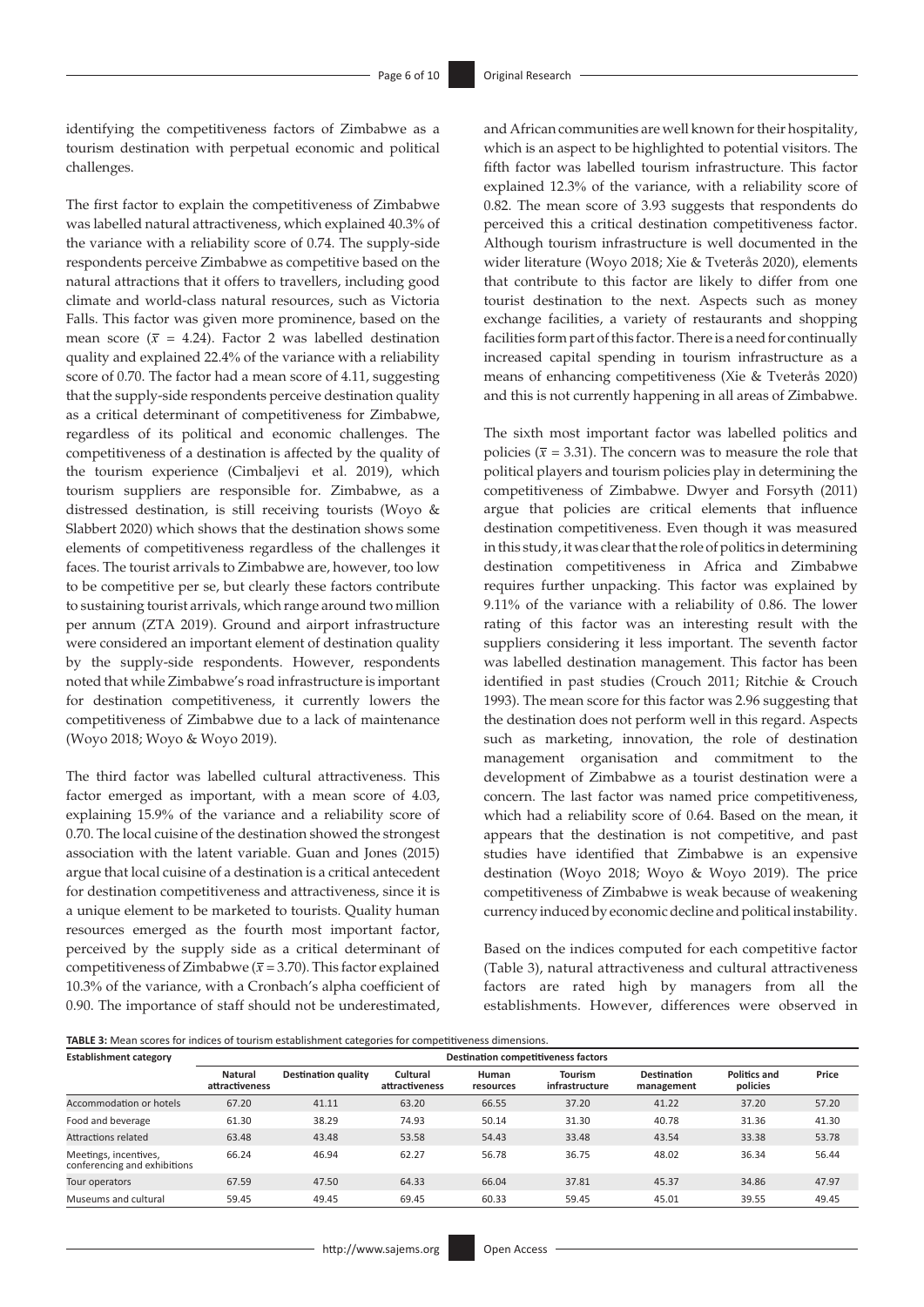other competitiveness factors. Human resources were rated highly by respondents from the accommodation, tour operator and museum establishments. Price received a high value from respondents drawn from the accommodation sector, but most of the establishments rated it lower. Other competitiveness factors that were rated with lower indices include destination quality, tourism infrastructure, destination management, as well as politics and policies.

### **Comparing destination competitiveness factors among suppliers**

The study employed MANOVA in answering the research question, 'do these determinants differ among the supplyside respondents?'. Identified perceptions of supply-side respondents, regarding destination competitiveness factors, using EFA, were analysed by means of MANOVA because it allows concurrent examination of multiple independent and dependent variables (Hair et al. 2010). The study also employed the Tukey test as part of the post-hoc tests. Analysed results showed moderate correlations between dependent variables, ranging between 0.179 and 0.78, and this was considered appropriate for the study.

The MANOVA analysis of the perceptions of supply-side respondents regarding the destination competitiveness factors of Zimbabwe produced a significant model (Wilks's Λ = 0.690; *F*(4, 2,758) = 9.261; *p* = 0.000). Thus, the estimated model indicates that there were significant differences between the respondents drawn from various establishments in the Zimbabwean tourism industry.

The univariate between-subject tests analysis also showed significant differences based on the category of establishment and the competitiveness factors, particularly with natural attractiveness ( $p = 0.000$ ), cultural attractiveness ( $p = 0.003$ ) and human resources management (*p =* 0.04) (Table 4). The Bonferroni correction with post-hoc test was applied at the significance level of 0.005 to determine if differences occur between subject tests and establishments. Firstly, natural attractiveness was perceived significantly more important by the accommodation sector ( $\bar{x}$  = 3.95) and attractions-based establishments ( $\bar{x}$  = 3.93) than food and beverage establishments ( $\bar{x}$  = 3.35). Secondly, food

| TABLE 4: Results of multivariate analysis of variance. |
|--------------------------------------------------------|
|--------------------------------------------------------|

and beverage establishments ( $\bar{x}$  = 4.45) and museums  $(\bar{x}$  = 4.15) considered cultural attractiveness the most important factor influencing destination competitiveness of Zimbabwe, compared to accommodation ( $\bar{x}$  = 3.66) and meetings, incentives, conferencing and exhibitions ( $\bar{x}$  = 3.45). Thirdly, accommodation ( $\bar{x}$  = 4.17), meetings, incentives, conferencing and exhibitions ( $\bar{x}$  = 3.95), attractions ( $\bar{x}$  = 3.89) and tour operators ( $\bar{x}$  = 3.88) perceived human resources as a critical aspect of competitiveness in Zimbabwe. In summary, those in accommodations and attractions establishments gave relatively more weight to natural attractiveness and human resources factors than managers in other establishments. In contrast, food and beverage establishments considered cultural attractiveness to be more important than those in other establishments. Other competitiveness factors such as destination quality, price, tourism infrastructure, destination management and politics did not show significant differences among establishments.

### **Conclusion**

The current study contributes to literature by identifying the dimensions influencing the destination competitiveness of a country with political challenges from the perspective of suppliers. Even though destination competitiveness factors have been identified in previous studies, the grouping of these aspects were unique. The following main findings are evident from the data analysed in this study. Firstly, the most important destination competitiveness factors for a destination in distress are natural attractiveness, destination quality and cultural attractiveness. With natural attractiveness as the most important competitiveness factor, the focus of competitiveness building should be on visual appeal and wildlife resources. Establishments that sell natural tourism products such as national parks and natural landmarks, including Victoria Falls, directly contribute to the competitiveness of Zimbabwe. This could be attributed to the fact that these products form part of their core business, and most of the international tourists to Zimbabwe often visit these places, thus giving the country a default competitiveness dimension. Natural attractions are widely marketed in the country (Woyo 2018; Woyo & Slabbert 2019; Woyo & Woyo 2019), hence the reason why the suppliers perceived natural attractiveness as a competitive dimension for a distressed destination. While these aspects of the

| Factor                  | Tourism and hospitality establishments |           |                                 |      |                                  |      |                                                                       |      |                               |      |                              |           |            |                        |
|-------------------------|----------------------------------------|-----------|---------------------------------|------|----------------------------------|------|-----------------------------------------------------------------------|------|-------------------------------|------|------------------------------|-----------|------------|------------------------|
|                         | Accommodation<br>$(n = 51)$            |           | Food and<br>beverage $(n = 36)$ |      | <b>Attractions</b><br>$(n = 49)$ |      | Meetings, incentives,<br>conferencing and<br>exhibitions ( $n = 15$ ) |      | Tour operators<br>$(n = 114)$ |      | <b>Museums</b><br>$(n = 36)$ |           | F          | Partial<br>eta-squared |
|                         | м                                      | <b>SD</b> | м                               | SD   | M                                | SD   | М                                                                     | SD   | м                             | SD   | м                            | <b>SD</b> |            |                        |
| Natural attractiveness  | 3.95                                   | 0.89      | 3.35                            | 0.60 | 3.93                             | 0.72 | 4.09                                                                  | 1.00 | 4.03                          | 0.84 | 3.2                          | 0.71      | $8.371***$ | 0.709                  |
| Destination quality     | 4.21                                   | 0.75      | 4.05                            | 0.68 | 4.1                              | 0.90 | 3.47                                                                  | 0.73 | 3.35                          | 0.92 | 2.31                         | 0.81      | 1.733      | 0.888                  |
| Cultural attractiveness | 3.66                                   | 0.60      | 4.45                            | 0.93 | 3.12                             | 0.90 | 3.45                                                                  | 0.83 | 3.53                          | 0.90 | 4.15                         | 0.93      | $1.987**$  | 0.786                  |
| Human resources         | 4.17                                   | 0.87      | 3.47                            | 0.73 | 3.89                             | 1.12 | 3.95                                                                  | 0.69 | 3.88                          | 0.87 | 3.4                          | 0.90      | 12.781*    | 0.546                  |
| Tourism infrastructure  | 2.93                                   | 0.93      | 4.08                            | 0.89 | 3.27                             | 0.77 | 4.03                                                                  | 0.96 | 3.34                          | 0.91 | 1.89                         | 0.88      | 13.773     | 0.341                  |
| Destination management  | 3.1                                    | 0.73      | 4.06                            | 0.59 | 3.12                             | 0.89 | 4.34                                                                  | 0.72 | 2.45                          | 0.89 | 3.4                          | 0.95      | 2435.01    | 0.504                  |
| Politics and policies   | 2.25                                   | 0.85      | 3                               | 0.67 | 3.09                             | 1.04 | 2.98                                                                  | 1.25 | 2.48                          | 1.12 | 3.42                         | 0.78      | 14.782     | 0.203                  |
| Price                   | 2.78                                   | 0.55      | 3.73                            | 0.65 | 3.59                             | 1.03 | 3.4                                                                   | 0.80 | 2.61                          | 1.00 | 2.34                         | 1.25      | 1.235      | 0.488                  |

\*,  $p < 0.05$ ; \*\*,  $p < 0.01$ ; \*\*\*,  $p < 0.001$ ; Wilks's  $\Lambda = 0.690$ ,  $F(4, 2,758) = 9.261$ ,  $p = 0.000$ \*\*\*. Significance level of between-subjects tests is 0.005, as Bonferroni correction has been applied.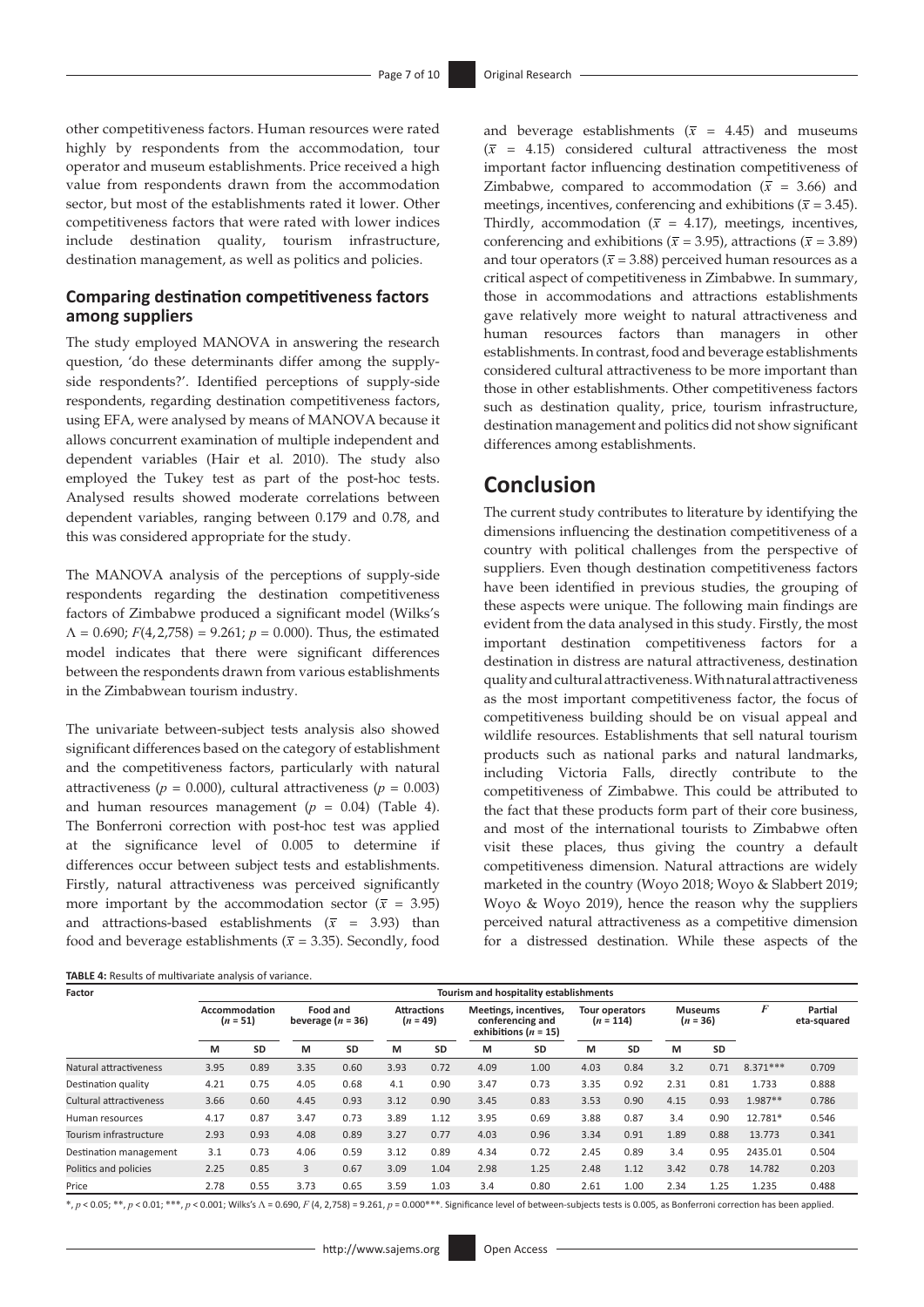destination should continue to be marketed, there is a need to also ensure that the safety of tourists is not compromised. Furthermore, it is interesting to note that the suppliers considered natural attractiveness as the most important factor. In their case they have control over factor 2, which is directed at the industry, and these aspects can be effectively managed and improved. Although some of these factors have been confirmed in previous studies (Crouch 2011; Guan & Jones 2015), it is the first time they are being reported in a destination with political challenges using the perspectives of the supply side. The importance of natural attractiveness as a competitiveness factor can be of benefit to Zimbabwe post-COVID-19 as tourists might want to travel to destinations with open spaces where social distancing is easier to adhere to.

Secondly, there are significant differences between establishments and competitiveness factors and this poses a challenge that must be addressed by policymakers as the establishments should all agree on the destination competitiveness factors since they are selling the same country. Perceptions of managers in the accommodation and attractions sector are significantly higher than those of other establishments. These managers perceive Zimbabwe as competitive due to natural attractiveness, cultural attractiveness and human resources. This could be attributed to the fact that these are the critical tourism products that Zimbabwe sells to tourists. Although identified as important competitiveness factors, there are no significant differences between tourism infrastructure, and politics and prices, as all the managers rated them lower. Previous studies have established, using demand data, that Zimbabwe is an expensive destination (Woyo & Slabbert 2020; Woyo & Woyo 2019). Woyo and Slabbert (2020) argue that Zimbabwe could be an expensive destination because of the 'use of the US dollar which often results in price differentials, especially for the African market, as most currencies are weaker than the US dollar'. It therefore becomes imperative that the issues of price, dilapidated infrastructure and policies be improved to enhance the competitiveness of Zimbabwe as a tourist destination.

This study offers relevant insights into the competitiveness of distressed destinations because the packaging of competitiveness factors is different to previous studies. Understanding the perceptions of the factors contributing to destination competitiveness is critical for the formulation of destination management policies (Crouch 2011) and brand messages by the destination management organisation. These policies, when developed, need to be implemented by establishments. The destination management organisations must continue to promote the natural attractions in Zimbabwe. However, efforts must be made to innovate new product offerings, especially those that could help to cocreate positive tourism experiences like food tourism, gastronomy and cultural events with the aim of attracting more arrivals to the destination. These innovative products

must be developed by establishments to be promoted by the marketing organisations of the destination.

The study is limited in that only establishments in major tourist hubs in Zimbabwe participated in the survey. Future studies could include a larger sample across Zimbabwe and must also be done in other African countries to further substantiate the competitiveness factors related to the continent. Furthermore, instead of using established scales, there is a need for future studies to employ other methodologies and designs like the exploratory sequential design to generate a more nuanced insight into the competitive dimensions of Zimbabwe and future studies could make a comparative assessment studying demand-side respondents. Other aspects that could be researched include the role of government initiatives on destination competitiveness.

### **Acknowledgements**

This article draws from the PhD thesis of the first author, which was presented and submitted to the Faculty of Economic and Management Science, School of Tourism Management, North-West University, Potchefstroom, South Africa. The support received from peers and reviewers during the preparation of this manuscript is acknowledged. The support received from Prof. Saayman, as the co-promotor of the PhD, is appreciated, and may his soul continue to rest in peace.

### **Competing interests**

The authors have declared that no competing interests exist.

### **Authors' contributions**

E.W. made contributions in the areas of conception, data collection and analysis. E.S. did a critical review of the initial draft, ensured that the appropriate methodological approach was followed and gave the direction for the work. All the authors read through the various versions of the work and approved the version that was submitted for review and publication.

### **Ethical consideration**

Ethical approval for this study was obtained from the Faculty of Economic and Management Sciences of the North-West University (Potchefstroom campus; approval number: EMS15/10/15-02/03). Written informed consent was obtained from all respondents before the study.

### **Funding information**

This research received no specific grant from any funding agency in the public, commercial or not-for-profit sectors.

#### **Data availability statement**

The authors confirm that the data supporting the findings of this study are available within the article.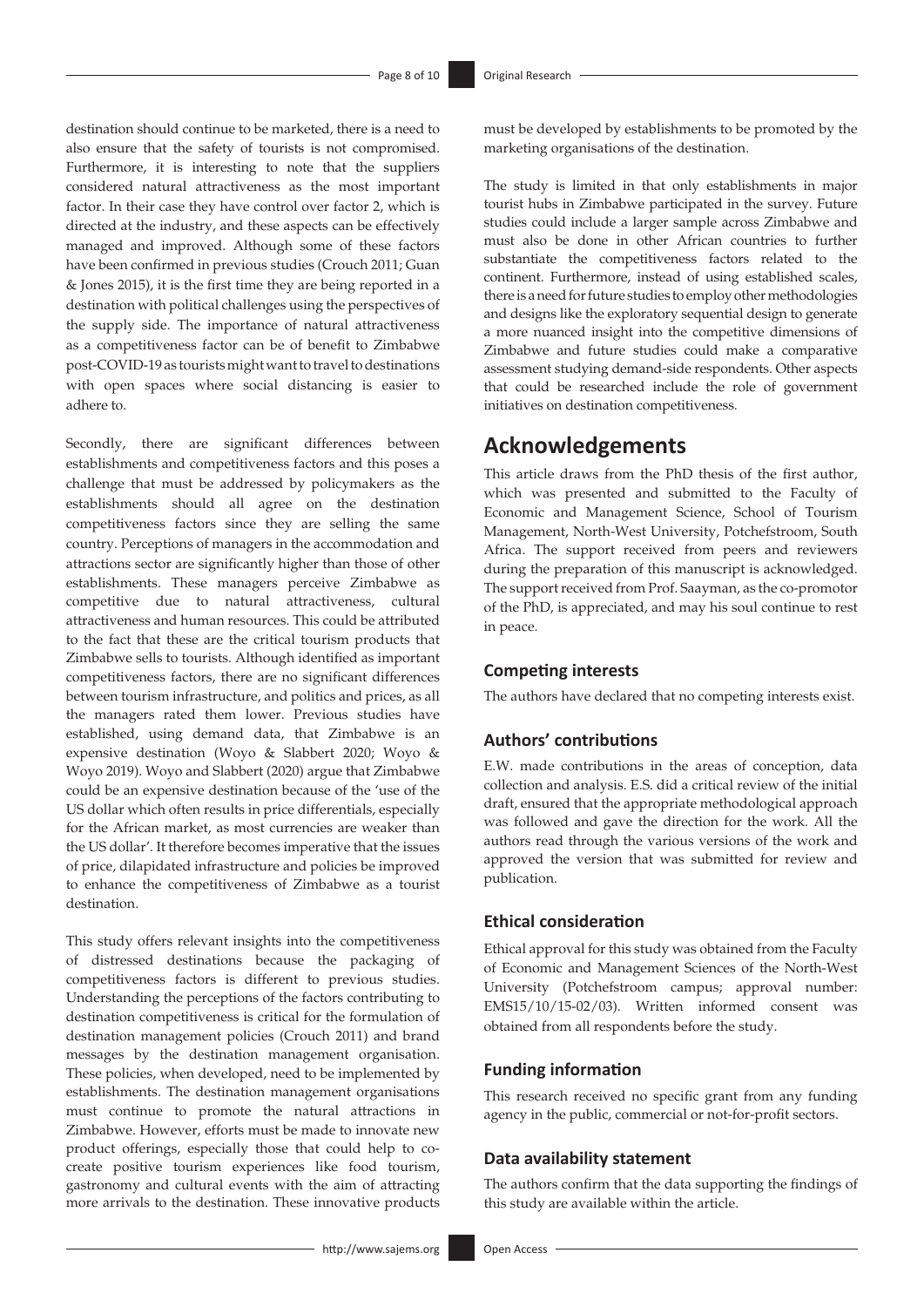### **Disclaimer**

The views and opinions expressed in this article are those of the authors and do not necessarily reflect the official policy or position of any affiliated agency of the authors.

# **References**

- Abreu-Novais, M., Ruhanen, L. & Arcodia, C., 2018, 'Destination competitiveness: A phenomenographic study', *Tourism Management* 64, 324–334. [https://doi.](https://doi.org/10.1016/j.tourman.2017.08.014) [org/10.1016/j.tourman.2017.08.014](https://doi.org/10.1016/j.tourman.2017.08.014)
- Andreas-Caldito, L., Sanchez-Rivero, M. & Pulido-Fernandez, J.I., 2013, 'Differentiating competitiveness through tourism image assessment: An application to Andalusia (Spain)', *Journal of Travel Research* 52(1), 68–81. [https://doi.](https://doi.org/10.1177/0047287512451135) [org/10.1177/0047287512451135](https://doi.org/10.1177/0047287512451135)
- Assaf, A.G. & Tsionas, G.E., 2015, 'Incorporating destination quality into the measurement of tourism performance: A Bayesian approach', *Tourism Management* 49(1), 58–71.<https://doi.org/10.1016/j.tourman.2015.02.003>
- Ayikoru, M., 2015, 'Destination competitiveness challenges: A Ugandan perspective', *Tourism Management* 50(1), 142–158. [https://doi.org/10.1016/j.](https://doi.org/10.1016/j.tourman.2015.01.009) [tourman.2015.01.009](https://doi.org/10.1016/j.tourman.2015.01.009)
- Bolaky, B., 2011, 'Tourism competitiveness in the Caribbean', *CEPAL Review* 104, 55–76. <https://doi.org/10.18356/da5b2081-en>
- Bolourchian, J.M. & Karroubi, M., 2020, 'Role of tourism products to promote Iran's image as a destination via social media', in Y. Luo, J. Jiang & D. Bi (eds.), *Tourism product development in China, Asian and European countries* (165–173), Springer, Singapore.
- Buhalis, D., 2000, 'Marketing the competitive destination of the future', *Tourism Management* 21(1), 97–116. [https://doi.org/10.1016/S0261-5177\(99\)00095-3](https://doi.org/10.1016/S0261-5177(99)00095-3)
- Buhalis, D. & Matloka, J., 2013, 'Technology-enabled tourism destination management and marketing', in C. Costa, E. Panyik & D. & Buhalis (eds.), *Trends in European tourism planning and organisation* (pp. 339–350), Channel View, Buffalo, NY.
- Cimbaljević, M., Stankov, U. & Pavluković, V., 2019, 'Going beyond the traditional destination competitiveness Reflections on a smart destination in the current research', *Current Issues in Tourism* 22(20), 2472–2477. [https://doi.org/10.1080/](https://doi.org/10.1080/13683500.2018.1529149) [13683500.2018.1529149](https://doi.org/10.1080/13683500.2018.1529149)
- Crouch, G.I., 2011, 'Destination competitiveness: An analysis of determinant attributes', *Journal of Travel Research* 50(1), 27–45. [https://doi.org/](https://doi.org/10.1177%2F0047287510362776) 10.1177%[2F0047287510362776](https://doi.org/10.1177%2F0047287510362776)
- D'Hauteserre, A., 2000, 'Lessons in managerial destination competitiveness in the case of Foxwoods Casino Resort', *Tourism Management* 21(1), 23–32. [https://doi.](https://doi.org/10.1016/S0261-5177(99)00097-7) [org/10.1016/S0261-5177\(99\)00097-7](https://doi.org/10.1016/S0261-5177(99)00097-7)
- Dodds, R. & Holmes, M.R., 2020, 'Is blue flag certification a means of destination competitiveness? A Canadian context', *Ocean & Costal Management* 192, 105192. <https://doi.org/10.1016/j.ocecoaman.2020.105192>
- Du Plessis, E. & Saayman, M., 2017, 'Aspects contributing to tourism price competitiveness of South Africa', *Tourism Economics* 24(2), 146–156. [https://doi.](https://doi.org/10.1177/1354816617729023) [org/10.1177/1354816617729023](https://doi.org/10.1177/1354816617729023)
- Du Plessis, E., Saayman, M. & Van de Merwe, A., 2015, 'What makes South African Tourism competitive?', *African Journal of Hospitality, Tourism and Leisure* 4(2), 1–14.
- Dupeyras, A. & MacCallum, N., 2013, *Indicators for measuring competitiveness in tourism*, OECD Tourism Papers, OECD Publishing, Paris.
- Dwyer, L., 2015, 'Globalization of tourism: Drivers and outcomes', *Tourism Recreation Research* 40(3), 326–339.<https://doi.org/10.1080/02508281.2015.1075723>
- Dwyer, L. & Forsyth, P., 2011, 'Methods of estimating destination price competitiveness: A case of horses or courses?', *Current Issues in Tourism* 14(8), 751–777. [https://](https://doi.org/10.1080/13683500.2011.586680) [doi.org/10.1080/13683500.2011.586680](https://doi.org/10.1080/13683500.2011.586680)
- Dwyer, L. & Kim, C., 2003, 'Destination competitiveness: Determinants and indicators', *Current Issues in Tourism* 6(5), 369–414. [https://doi.org/10.1080/](https://doi.org/10.1080/13683500308667962) [13683500308667962](https://doi.org/10.1080/13683500308667962)
- Farmaki, A., Khalilzadeh, J. & Altinay, L., 2019, 'Travel motivation and demotivation within politically unstable nations', *Tourism Management Perspectives* 29, 118–130. <https://doi.org/10.1016/j.tmp.2018.11.004>
- Gössling, S., Scott, D. & Hall, C.M., 2020, 'Pandemics, tourism and global change: A rapid assessment of COVID-19', *Journal of Sustainable Tourism* 29(1), 1–20. <https://doi.org/10.1080/09669582.2020.1758708>
- Guan, J. & Jones, D.L., 2015, 'The contribution of local cuisine to destination attractiveness: An analysis involving Chinese tourists' Heterogeneous Preferences', *Asia Pacific Journal of Tourism Research* 20(4), 416–434. [https://doi.org/10.1080](https://doi.org/10.1080/10941665.2014.889727) [/10941665.2014.889727](https://doi.org/10.1080/10941665.2014.889727)
- Hair, Jr. J.F., Wolfinbarger, M.F., Ortinau, D.J. & Bush, R.P., 2010, *Essentials of marketing research*, 2nd edn., McGraw-Hill, New York, NY.
- Hapairai, P.M.B., Walters, G. & Li, S., 2018, 'The effectiveness of ad-induced emotion in reducing tourist risk perceptions towards politically unstable destinations', *Tourism Recreation Research* 43(4), 483–496. [https://doi.org/10.1080/0250828](https://doi.org/10.1080/02508281.2018.1470737) [1.2018.1470737](https://doi.org/10.1080/02508281.2018.1470737)
- Heath, E., 2003, 'Towards a model to enhance competitiveness: A Southern African perspective', *Journal of Hospitality and Tourism Management* 10(2), 124–141.
- Kim, N., 2012, 'Tourism destination competitiveness, globalization, and strategic development from a development economics perspective, Doctoral Dissertation, University of Illinois at Urbana-Champaign, Illinois.
- Krejcie, R.V. & Morgan, D.W., 1970, 'Determining sample size for research activities', *Educational and Psychological Measurement* 30(3), 607–610.
- Kubickova, M. & Martin, D., 2020, 'Exploring the relationship between government<br>and destination competitiveness: The TALC model perspective', Tourism<br>Management 78, 104040.<https://doi.org/10.1016/j.tourman.2019.104040>
- Kulendran, N. & Dwyer, L., 2009, 'Measuring the return from Australian tourism marketing expenditure', *Journal of Travel Research* 47, 275–284. [https://doi.](https://doi.org/10.1177%2F0047287508322786) org/10.1177%[2F0047287508322786](https://doi.org/10.1177%2F0047287508322786)
- Mackay, E.A. & Spencer, A., 2017, 'The future of Caribbean tourism: Competition and climate change implications', *Worldwide Hospitality and Tourism Themes* 9(1), 44–59.
- Malhotra, N.K., 2010, *Marketing research: An applied orientation*, 6th edn., Prentice Hall, New Jersey.
- Mazurek, M., 2014, 'Competitiveness in tourism Models of tourism competitiveness and their applicability: Case study Austria and Switzerland', *European Journal of Tourism, Hospitality and Recreation*5, 73–94.
- Mihalic, T., 2016, 'Sustainable-responsible tourism discourse. Towards "responsustable" tourism', *Journal of Cleaner Production* 111(Part B), 461–470. <https://doi.org/10.1016/j.jclepro.2014.12.062>
- Musavengane, R., Siakwah, P. & Leonard, L., 2019, '"Does the poor matter" in pro-poor driven sub-Saharan African cities? Towards progressive and inclusive propoor tourism', *International Journal of Tourism Cities* 5(3), 392–411. [https://doi.](https://doi.org/10.1108/IJTC-05-2019-0057) [org/10.1108/IJTC-05-2019-0057](https://doi.org/10.1108/IJTC-05-2019-0057)
- Porter, M.E., 1990, 'The competitive advantage of nations', *Harvard Business Review*  68(2), 73–93.<https://doi.org/10.1007/978-1-349-11336-1>
- Reisinger, Y., Michael, N. & Hayes, J.P., 2018, 'Destination competitiveness from a tourist perspective: A case of the United Arab Emirates', *International Journal of Tourism Research* 21, 259–279. <https://doi.org/10.1002/jtr.2259>
- Ritchie, J.R.B. & Crouch, G.I., 1993, 'Competitiveness in international tourism: A framework for understanding and analysis', in Proceedings of the 43rd congress of the AIEST, San Carlos de Bariloche, 17–23 October.
- Tsai, H., Song, H. & Wong, K.K., 2009, 'Tourism and hotel competitiveness research', *Journal of Travel & Tourism Marketing* 26(5–6), 522–546. [https://doi.](https://doi.org/10.1080/10548400903163079) [org/10.1080/10548400903163079](https://doi.org/10.1080/10548400903163079)
- Turton, B.J. & Mutambirwa, C.C., 1996, 'Air transport services and the expansion of international tourism in Zimbabwe', *Tourism Management* 17(6), 453–462. [https://doi.org/10.1016/0261-5177\(96\)82578-7](https://doi.org/10.1016/0261-5177(96)82578-7)
- United Nations World Tourism Organisation (UNWTO), 2020, *International tourism growth continues to outpace the global economy*, United Nations World Tourism Organisation, Madrid.
- Villa, T.D., Darcy, S. & Gonzalez, E.A., 2015, 'Competing for the disability tourism market – A comparative exploration of the factors of accessible tourism competitiveness in Spain and Australia', *Tourism Management* 47(1), 261–272. <https://doi.org/10.1016/j.tourman.2014.10.008>
- Vinyals-Mirabent, S., 2019, 'European urban destinations' attractors at the frontier between competitiveness and a unique destination image. A benchmark study of communication practices', *Journal of Destination Marketing & Management* 12, 37–45.<https://doi.org/10.1016/j.jdmm.2019.02.006>
- WEF (World Economic Forum), 2015, *Travel and tourism competitiveness report 2015: Sub-Saharan Africa results*, viewed 01 October 2017, from [http://reports.](http://reports.weforum.org/travel-and-tourism-competitiveness-report-2017/sub-saharan-africa-results/) [weforum.org/travel-and-tourism-competitiveness-report-2017/sub-saharan](http://reports.weforum.org/travel-and-tourism-competitiveness-report-2017/sub-saharan-africa-results/)[africa-results/.](http://reports.weforum.org/travel-and-tourism-competitiveness-report-2017/sub-saharan-africa-results/)
- WEF (World Economic Forum), 2017, *Travel and tourism competitiveness report 2017: Sub-Saharan Africa results*, viewed 01 October 2017, from [http://reports.](http://reports.weforum.org/travel-and-tourism-competitiveness-report-2017/sub-saharan-africa-results/) [weforum.org/travel-and-tourism-competitiveness-report-2017/sub-saharan](http://reports.weforum.org/travel-and-tourism-competitiveness-report-2017/sub-saharan-africa-results/)[africa-results/.](http://reports.weforum.org/travel-and-tourism-competitiveness-report-2017/sub-saharan-africa-results/)
- WEF (World Economic Forum), 2019, *Travel and tourism competitiveness report 2019: Sub-Saharan Africa results*, viewed 04 October 2020, from [http://reports.](http://reports.weforum.org/travel-and-tourism-competitiveness-report-2017/sub-saharan-africa-results/) [weforum.org/travel-and-tourism-competitiveness-report-2017/sub-saharan](http://reports.weforum.org/travel-and-tourism-competitiveness-report-2017/sub-saharan-africa-results/)[africa-results/.](http://reports.weforum.org/travel-and-tourism-competitiveness-report-2017/sub-saharan-africa-results/)
- World Bank, 2020, *Zimbabwe overview*, World Bank, Geneva.
- Woyo, E., 2013, 'Qualifications must address the needs of commerce: A case of the hospitality discipline', *Journal of Research and Method in Education* 3(5), 1–5. <https://doi.org/10.9790/7388-0350105>
- Woyo, E., 2018, 'An assessment of brand Zimbabwe's competitiveness and attractiveness as a tourism destination', PhD thesis, North-West University, Potchefstroom.
- Woyo, E. & Slabbert, E., 2019, 'Cross-border destination marketing of attractions between borders: The case of Victoria Falls', *Journal of Hospitality and Tourism Insights* 2(2), 145–165.<https://doi.org/10.1108/JHTI-10-2018-0073>
- Woyo, E. &Slabbert, E., 2020, 'Unpacking the motivations, satisfaction and loyalty of tourists travelling to a distressed destination', *Anatolia*: *An International Journal of Tourism and Hospitality Research* 31(4), 536–548. [https://doi.org/10.1080/13](https://doi.org/10.1080/13032917.2020.1794919) [032917.2020.1794919](https://doi.org/10.1080/13032917.2020.1794919)
- Woyo, E. & Woyo, E., 2019, 'Towards the development of cultural tourism as an alternative for tourism growth in Northern Zimbabwe', *Journal of Cultural Heritage Management and Sustainable Development* 9(1), 74–92. [https://doi.](https://doi.org/10.1108/JCHMSD-08-2016-0048) [org/10.1108/JCHMSD-08-2016-0048](https://doi.org/10.1108/JCHMSD-08-2016-0048)